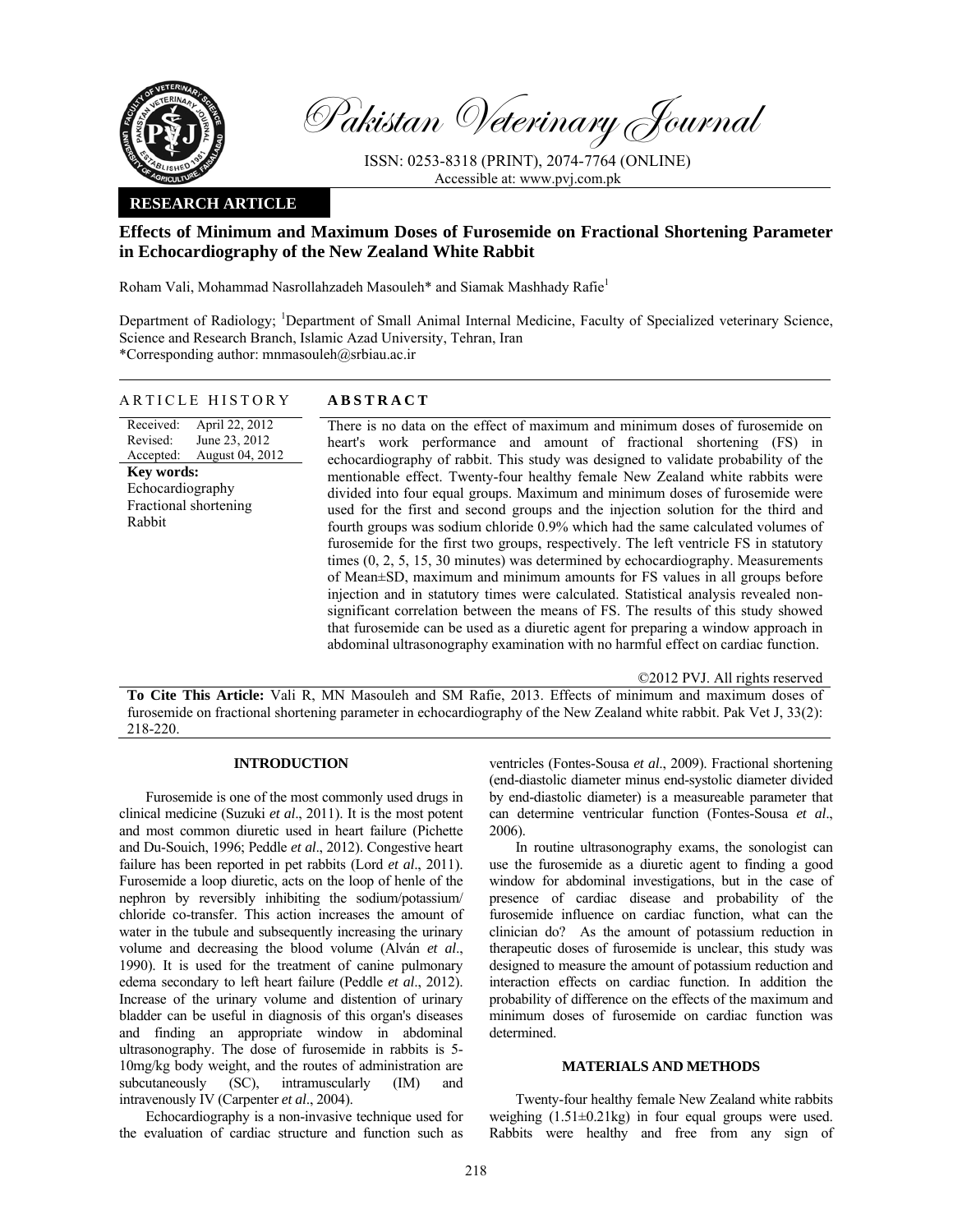cardiovascular or respiratory tract diseases on the basis of the physical examination which included careful thoracic auscultation. The animals were housed individually in cages in a controlled environment, at temperature of 20- 25° C, with 12 hours of light and 12 hours of dark cycle, and were fed a standard pellet diet and adequate water. Blood samples were obtained from saphenous vein, twenty-four hours before injection of furosemide and echocardiography examination and at Minute 60 after injection. These samples were collected for determining plasma potassium concentration and differences before and after the injection. The normal range of potassium is 3.7-6.8 meq/l (Carpenter *et al*., 2004). The weight of each rabbit was recorded prior to injection of furosemide. The rabbits of the first and second group received maximum (10mg/kg) and minimum (5mg/kg) dosage of furosemide respectively (SC injection). The rabbits of third and fourth group received SC injections of sodium chloride 0.9% as specified for the first and second group. Feeding was withheld a few hours before echocardiography examination to reduce abdominal distension from intestinal fill, which could mechanically compress the diaphragm and lungs, particularly when the abdomen is compressed during the segment of echocardiography examination in which the images were obtained via the sub-costal approach.

**Imaging technique:** Rabbits were placed in right lateral recumbency to obtain right parasternal view, over a gap in the tabletop through which the ultrasound probe was brought from below and placed on a shaved area on the anterior aspect of the lower portion of the right thoracic wall. Echocardiography measurements were obtained from standard views (Boon, 2011). Transthoracic 2 dimensional and M-mode echocardiography were performed by using an ultrasonography system (Acuson, Cyprus) equipped with a 3-7 MHz (7v3c) neonate transducer. From the right parasternal short-axis view, 2 dimensional guided m-mode tracing was made just below the mitral valve at the level of the papillary muscles for measurements of the left ventricular internal diameter (LVID), in diastole and systole (Dimitrov *et al*., 2011). Fractional shortening was calculated from measurements for the LVID in systole and diastole by use of the following formula:

FS  $(\%) = [(\text{LVIDd} - \text{LVIDs})/\text{LVIDd}]$  100 (Fontes-Sousa *et al*., 2006; 2009). In our study calculations of the FS were easily obtained in all of the animals, before injection (min0) and at 2, 5, 15 and 30 minutes after injection by use of ultrasound system software. All data about each rabbit was recorded. Measurements of mean, standard deviation of (FS) before injection and in statutory times were calculated for all rabbits. Statistical procedures for comparison between mean of FS (min 0) and mean at 2, 5, 15 and 30 minutes after injection were done by using independent-sample t-test. Statistical differences were considered significant at P<0.05.

#### **RESULTS AND DISCUSSION**

In the present study, none of the animals died during or after the study. Values for FS before injection (min 0) and after injection (2, 5, 15 and 30 minutes) in 24 New

Zealand white rabbits are summarized in Table 1. Minimum, maximum, mean+SD before injection in 24 female New Zealand white rabbits was 32, 53 and 40.8±6.1. Potassium concentrations before injection and after injection (min 60) are summarized in Table 2.

**Table 1:** Values (mean±SD) fractional shortening in all groups before (min 0) and after injection of drug at various intervals

| Time  |                | Furosemide (groups) |                | Sodium chloride (groups) |  |
|-------|----------------|---------------------|----------------|--------------------------|--|
| (min) |                |                     |                |                          |  |
| 0     | $40.5 \pm 5.1$ | 38.6±6.2            | $42.2 \pm 6.7$ | $41.6 \pm 7.2$           |  |
| 2     | $36.3 \pm 4.7$ | $44.5 \pm 10.5$     | 42±6.5         | $37.3 \pm 5.3$           |  |
| 5     | $39.5 \pm 12$  | $47.5 \pm 11.3$     | $38.5 + 4.4$   | $38.2 \pm 7.2$           |  |
| 15    | $39.3 \pm 7.6$ | $39.5 \pm 10.1$     | $43.6 \pm 6.5$ | $42.5 \pm 8.4$           |  |
| 30    | $39.4 \pm 8.8$ | $35.6 \pm 6.1$      | $40.6 \pm 6.5$ | $43.6 \pm 7.7$           |  |
| 0/2   | 0.1            | 0.3                 | 0.9            | 0.1                      |  |
| 0/5   | 0.8            | 0.1                 | 0.3            | 0.5                      |  |
| 0/15  | 0.6            | 0.9                 | 0.7            | 0.8                      |  |
| 0/30  | 0.9            | 0.6                 | 0.7            | 0.7                      |  |
|       |                |                     |                |                          |  |

1=Group1 received maximum dose of furosemide; 2=Group 2 received minimum dose of furosemide; 3=Group 3 received maximum dose of sodium chloride; 4= Group 4 received minimum dose of sodium chloride.

**Table 2:** Potassium concentration (Means±SD) before and after drug injection

| drug            | Dose | Drug Injection |               | P value |
|-----------------|------|----------------|---------------|---------|
|                 |      | Before         | After         |         |
| Furosemide      | Max  | $5.1 \pm 0.8$  | $4.5 \pm 0.6$ | 0.7     |
|                 | Min  | $5.2 \pm 0.6$  | $4.5 \pm 0.2$ |         |
| Sodium chloride | Max  | $5.3 \pm 0.4$  | $4.5 \pm 0.4$ | 0.9     |
|                 | Min  | $5.5 \pm 0.6$  | $4.4 \pm 0.3$ |         |

 There are several reasons that the New Zealand white rabbits are a good model for cardiovascular research, such as; the ability to perform repeated measurements in the same animal, low cost to procure and maintain, easy approach to arterial and venous system, relatively large heart size in relation to thoracic volume, The possibility of using standard recording equipment and easy management of the rabbits, as a result, these rabbits are commonly used in cardiac research (Salemi *et al*., 2005; Fontes-Sousa *et al*., 2006). In addition their similarity to humans with regard to cardiac anatomy, physiology and age related changes, are other reasons for using rabbits in these kinds of research (Fontes-Sousa *et al*., 2009).

Fractional shortening parameter has been determined for the mouse, Syrian hamster, rabbit, guinea pig and Chinchilla (Table 3). In the present study, the mean of FS value in all groups before injection is about  $(40.8\pm6.1)$ . This value compared with the results of other studies on rabbits has shown an increase (table3). This difference could be due to the use of anesthetic drugs, since research has shown that anesthetic drugs may reduce fractional shortening (Yang *et al*., 1999; Baumgartner *et al*., 2010; Pelosi et al., 2011). No significant correlation was found between means of FS values before injection and at 2,5,15 and 30 minutes after injection by using independentsample t-test, and the p-level for statistical significance was set at 0.05 (Table 1).

Normal serum potassium levels are between 3.7 and 6.8 mEq/L (Carpenter *et al*., 2004; Bielecka-Dabrowa *et al*., 2012). In our study Means of serum potassium concentration before injection and after injection (min 60) in all groups was compared and no significant correlation was found, (Table 2). Although potassium concentration reduced after injection, drug type and dose has no